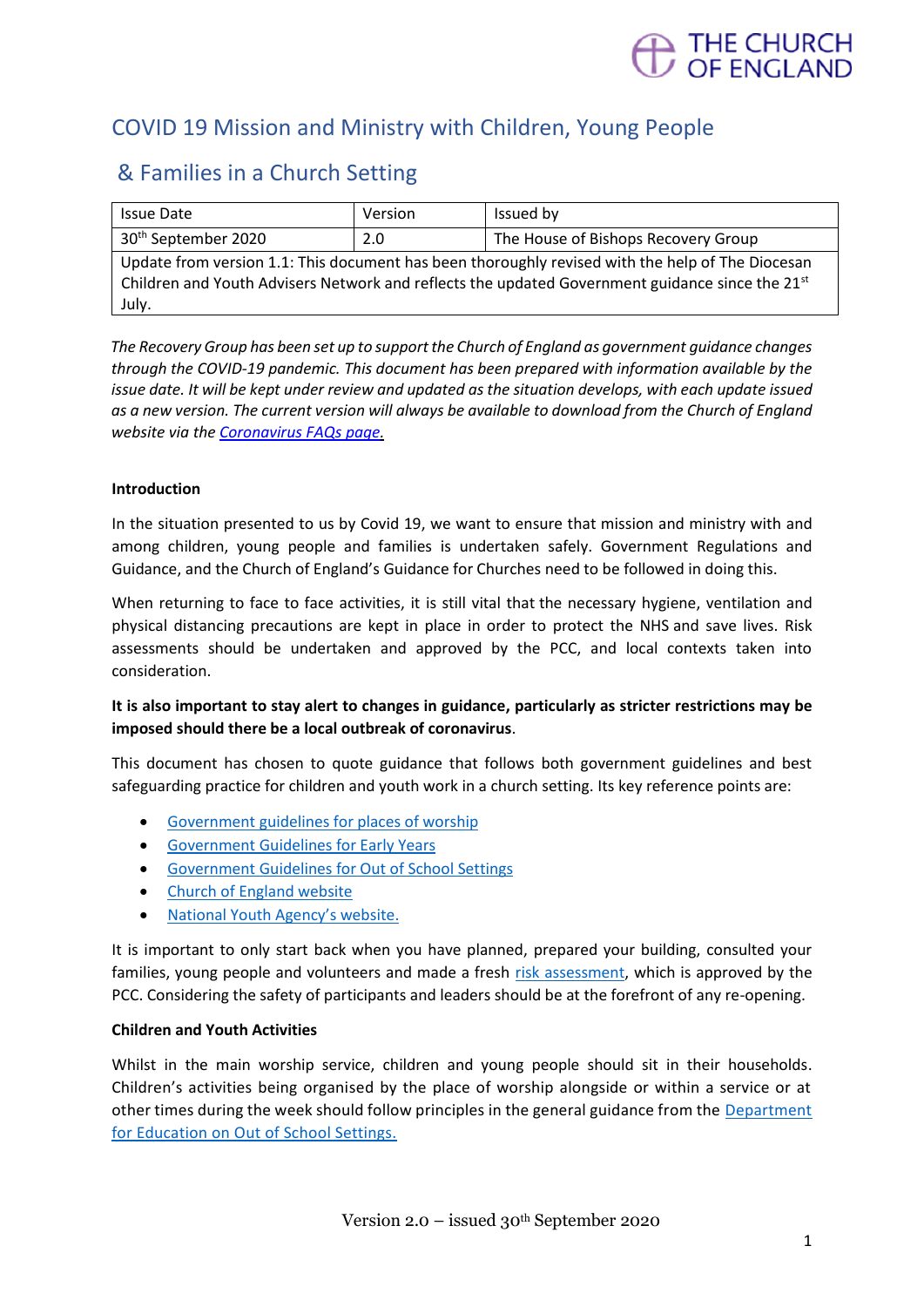

In outline, these recommend that, to reduce the risk of transmission, children over the age of 5 years and young people who attend should be kept in small, consistent groups, and of no more than fifteen children plus additional leaders. Groups should continue to operate the recommended safeguarding adult to child ratios which vary depending on the ages and abilities of the children in the group. Children should be assigned to a particular class or group and should then stay in those consistent groups for future sessions and avoid mixing with other groups in your setting.

Providers caring for children under the age of 5 should refer to the guidance for Early [Years](https://www.gov.uk/government/publications/coronavirus-covid-19-early-years-and-childcare-closures/coronavirus-covid-19-early-years-and-childcare-closures#who-this-guidance-is-for) and Childcare providers during the [coronavirus](https://www.gov.uk/government/publications/coronavirus-covid-19-early-years-and-childcare-closures/coronavirus-covid-19-early-years-and-childcare-closures#who-this-guidance-is-for) (COVID-19) outbreak.

All activities should still comply with current safeguarding guidance as set out in th[e Parish](https://www.churchofengland.org/sites/default/files/2019-10/ParishSafeGuardingHandBookAugust2019Web.pdf)  [Safeguarding Handbook.](https://www.churchofengland.org/sites/default/files/2019-10/ParishSafeGuardingHandBookAugust2019Web.pdf)

Those attending should practise physical distancing and wear face coverings in line with the [government's current guidance](https://www.gov.uk/government/publications/staying-alert-and-safe-social-distancing/staying-alert-and-safe-social-distancing). As the risk of transmission is considerably lower outdoors, providers who normally run sessions indoors should consider whether they are able to do so safely outside on their premises.

All children and youth activities should also comply with the governmen[t COVID-19: Guidance for the](https://www.gov.uk/government/publications/covid-19-guidance-for-the-safe-use-of-places-of-worship-during-the-pandemic-from-4-july/covid-19-guidance-for-the-safe-use-of-places-of-worship-during-the-pandemic-from-4-july)  [safe use of places of worship during pandemic](https://www.gov.uk/government/publications/covid-19-guidance-for-the-safe-use-of-places-of-worship-during-the-pandemic-from-4-july/covid-19-guidance-for-the-safe-use-of-places-of-worship-during-the-pandemic-from-4-july) and can only function if all spaces to be used, worship space or other church buildings and rooms are Covid-19 secure. **Each church will need to assess the risk in their own context and make a clear plan of how to manage expectations, particularly if children and young people spend time in both the main worship service and separate groups.** 

## **Reopening Children and Youth Provision**

Once the guidance has been read in full, we recommend that churches take their time to reopen their children and youth provision only after consultation and consent from volunteers, parents, and young people. Action plan and risk assessment templates for youth groups, plus 5 steps to safer working posters can be found [https://youthworksupport.co.uk/.](https://youthworksupport.co.uk/) You must keep your plan under constant review and be ready to react if the readiness level changes, ensuring you communicate changes to young people, staff, parents/carers and other stakeholders. Your action plan should include clear information about how your service can and will respond to different readiness levels to minimise risk.

Churches need to make sure that their plans for restarting face-to-face meetings and activities are developed so that, at all times:

- Volunteers, children and young people comply with physical distancing and face covering requirements (determined by the government).
- Hygiene levels are maintained, particularly in the areas of hand washing, use of toilet facilities and surface and equipment cleaning.
- Any risk to volunteers, young people and the wider community, is safely managed, including a reduction in group sizes where necessary.
- Vulnerable young people and adults can be effectively safeguarded, both in relation to COVID-19, as well as other risk factors.
- Volunteers, parents, children and young people all clearly understand what adjustments need to be made to ensure everyone's safety and have had a chance to inform them.

Once the planning and consultation phase is complete, each church can make the decision when to resume face-to-face meetings and activities, whilst remaining within the government guidelines. We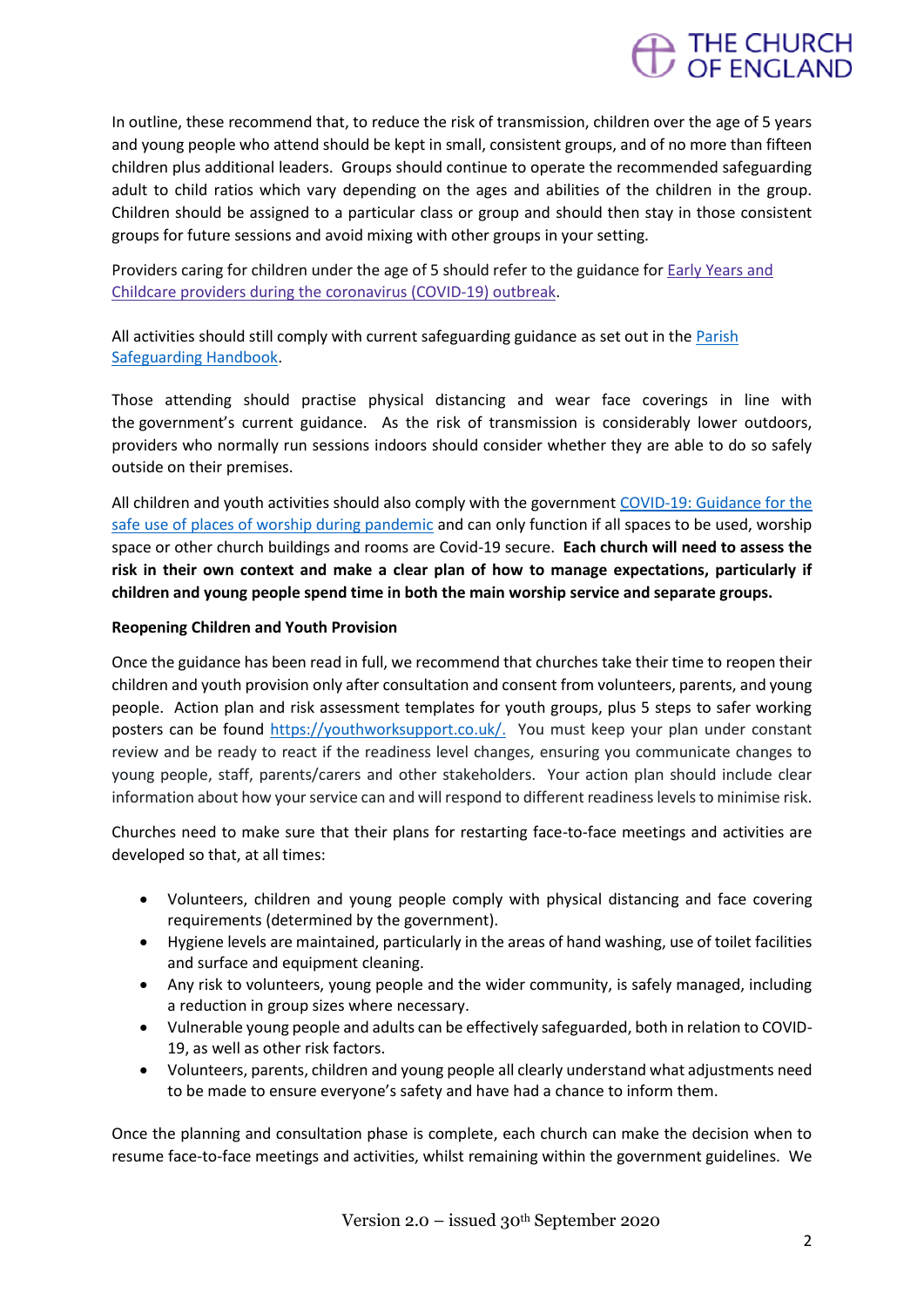

anticipate a phased return and encourage churches to consider a mixed mode of digital and gathered meetings.

## **Frequently Asked Questions**

## Working with early years

#### **1. Can my church parent and toddler group meet?**

[Government guidance on the safe use of places of worship](https://www.gov.uk/government/publications/covid-19-guidance-for-the-safe-use-of-places-of-worship-during-the-pandemic-from-4-july/covid-19-guidance-for-the-safe-use-of-places-of-worship-during-the-pandemic-from-4-july) permits the restarting of parent and toddler groups (and their equivalents) **as a support group and not a social gathering with a limit of 15 parents and children attending**. Anybody who is working in facilitating the group or attending for work purposes is not included in the number attending. Physical distancing must be maintained and household groups should not mingle. The safety of participants, leaders and volunteers should be considered in any risk assessment undertaken before reopening.

#### **Best Practice:**

- Inform parents/carers of the restrictions which need to be in place
- Encourage parents (or carers) to book in advance so that numbers and setting up can be managed
- Display and use the NHS Test and Trace QR code. If someone cannot access this, their details should be details should be provided and retained for Test and Trace;
- Each household or parent should bring toys etc. for their own children, which should not be shared
- Adults should wear face coverings unless exempt under the guidance
- Anyone experiencing Covid-19 symptoms must not attend

If those organising the activity cannot assure themselves through the risk assessment that they can satisfactorily meet the requirements, then it is recommended that this type of activity should not be held.

In the current situation it may be preferable that you remain in touch with families with very young children using a variety of approaches including phone calls and remote sessions using a video conferencing platform, following [Church of England Safer Church guidance.](https://www.churchofengland.org/sites/default/files/2020-04/Being%20connected%20with%20ZOOM%20safely.pdf)

## **2. Can my church host a crèche during a church service?**

**Not yet.** For the time being, children who are unable to maintain physical distancing are expected to remain with their households when gathering as a congregation to worship. Any shared facilities for children, such as play corners, soft furnishings, soft toys and toys that are hard to clean, should still be removed and/or put out of use.

## **3. My church has a group for 3-4 year olds that meets during the service. Can this now meet?**

**Yes**, however children must be confident to stay in their group without their parent/carer. If this is not possible, the child should remain with their household in the main congregation.

## **4. I have a mixed aged group of young children; can we still meet?**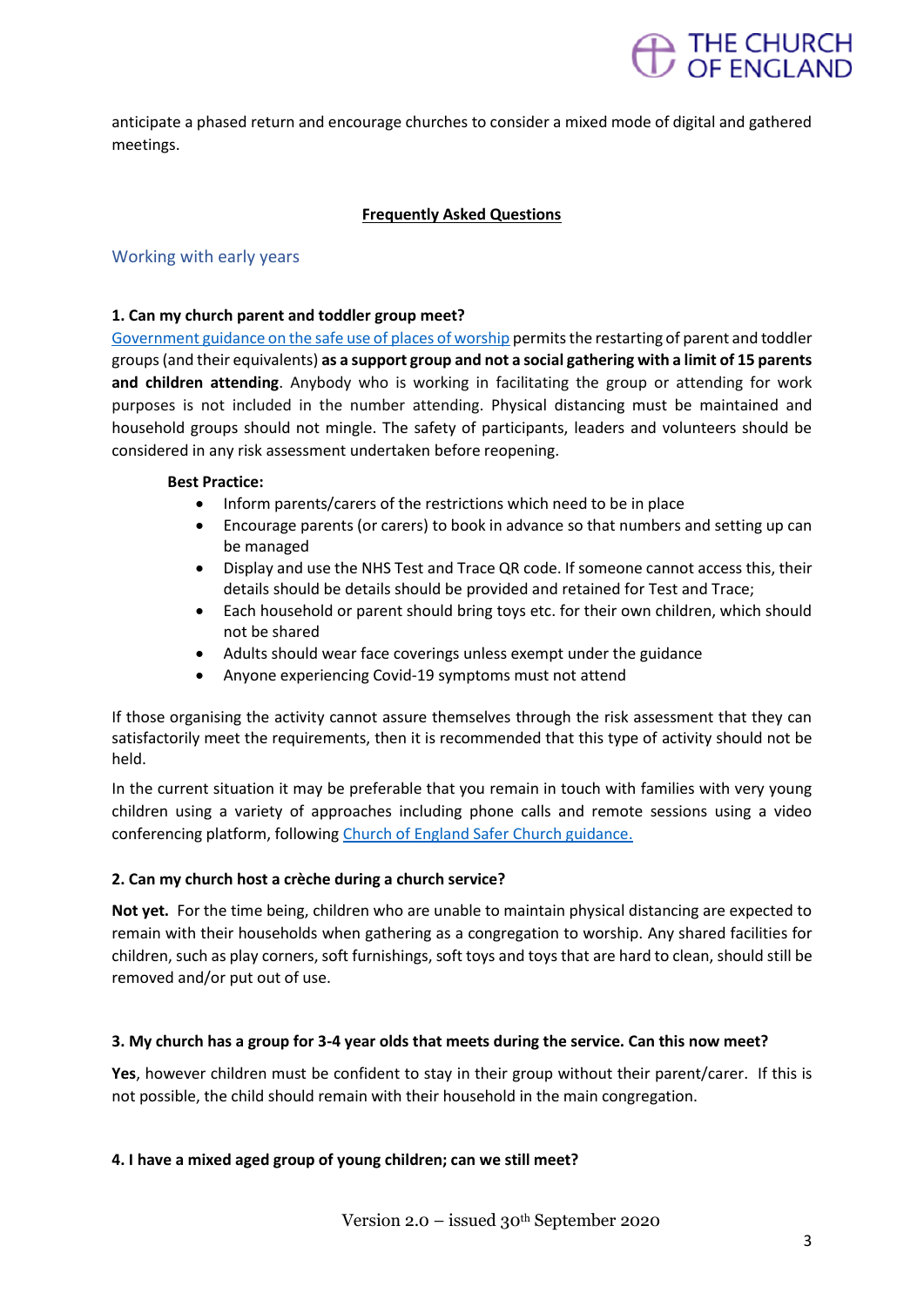

If you are caring for children both over the age of five and under the age of five, then you could apply the measures outlined in the [Early Years guidance](https://www.gov.uk/government/publications/coronavirus-covid-19-early-years-and-childcare-closures/coronavirus-covid-19-early-years-and-childcare-closures#who-this-guidance-is-for) to the children under the age of five, and [Out of](https://www.gov.uk/government/publications/protective-measures-for-holiday-or-after-school-clubs-and-other-out-of-school-settings-for-children-during-the-coronavirus-covid-19-outbreak/protective-measures-for-out-of-school-settings-during-the-coronavirus-covid-19-outbreak?fbclid=IwAR0NeshL-sLWnqW3aKx9PrvZCD2u2m9OBYIalAcYSkbiwv1InqjJlntEGk4)  [School Settings](https://www.gov.uk/government/publications/protective-measures-for-holiday-or-after-school-clubs-and-other-out-of-school-settings-for-children-during-the-coronavirus-covid-19-outbreak/protective-measures-for-out-of-school-settings-during-the-coronavirus-covid-19-outbreak?fbclid=IwAR0NeshL-sLWnqW3aKx9PrvZCD2u2m9OBYIalAcYSkbiwv1InqjJlntEGk4) guidance to the children over the age of five, if it is possible to do so. However, if you have mixed age groups together you will need to, as far as possible, keep all children irrespective of age in small consistent groups of no more than 15 children with the appropriate number of leaders to meet relevant adult:child ratio requirements. Best practice is for leaders to stay with their bubble.

# Working with Primary School Age Children 5-11 years

## **5. Can my Church host a Holiday Club or Junior Church activities?**

**Yes**. These are allowed to meet, unless you are in an area of increased lockdown. They come under the Department of Education guidance for [Out Of School Settings.](https://www.gov.uk/government/publications/protective-measures-for-holiday-or-after-school-clubs-and-other-out-of-school-settings-for-children-during-the-coronavirus-covid-19-outbreak/protective-measures-for-out-of-school-settings-during-the-coronavirus-covid-19-outbreak?fbclid=IwAR0NeshL-sLWnqW3aKx9PrvZCD2u2m9OBYIalAcYSkbiwv1InqjJlntEGk4) These guidelines are for children aged 5 years and above and are set to reduce rates of infection so please consider carefully if your group will be able to fulfil the requirements and recommendations.

It is important to consult with parents and carers about returning to groups and work out a programme that does not exclude those who are still cautious about their child being involved in multiple out of school setting groups, particularly as children readjust to returning to school. The government has also issue[d guidance for parents.](https://www.gov.uk/government/publications/what-parents-and-carers-need-to-know-about-early-years-providers-schools-and-colleges-during-the-coronavirus-covid-19-outbreak/what-parents-and-carers-need-to-know-about-early-years-providers-schools-and-colleges-in-the-autumn-term)

## Working with Secondary School Age Children 11-18 years

## **6. Can my youth group still meet with the rule of 6 in place?**

**Yes**. Despite the recent change to social gathering restrictions (9th September 2020), youth sector activity remains an essential service and can continue unchanged where COVID secure to [NYA](https://nya.org.uk/) [guidance](https://nya.org.uk/) standards. However, you should always consider whether there are **local lockdown restrictions** in place in your area and consult the NYA website and your council website for more details.

Currently [National Youth Agency](https://nya.org.uk/) amber readiness level is in place in England, except in areas where local lockdowns have been imposed, which suggests that following completion of an action plan and risk assessment (consistent with the NYA guidance on managing youth sector activities and spaces during COVID-19), individuals may gather indoors or outdoors, provided there are **no more than 15 young people plus leaders**. Where possible, the groups should be smaller.

- The following activities are permitted at the amber readiness level:
- Online and digital youth services.
- Detached/outdoor local youth activities (consistent with physical distancing guidelines)
- 1-2-1 indoor sessions with young people.
- Small group sessions delivered indoors (consistent with physical distancing guidelines).
- Further guidance can be found [here](https://nya.org.uk/wp-content/uploads/2020/08/NYA-Guidance-version-2.pdf)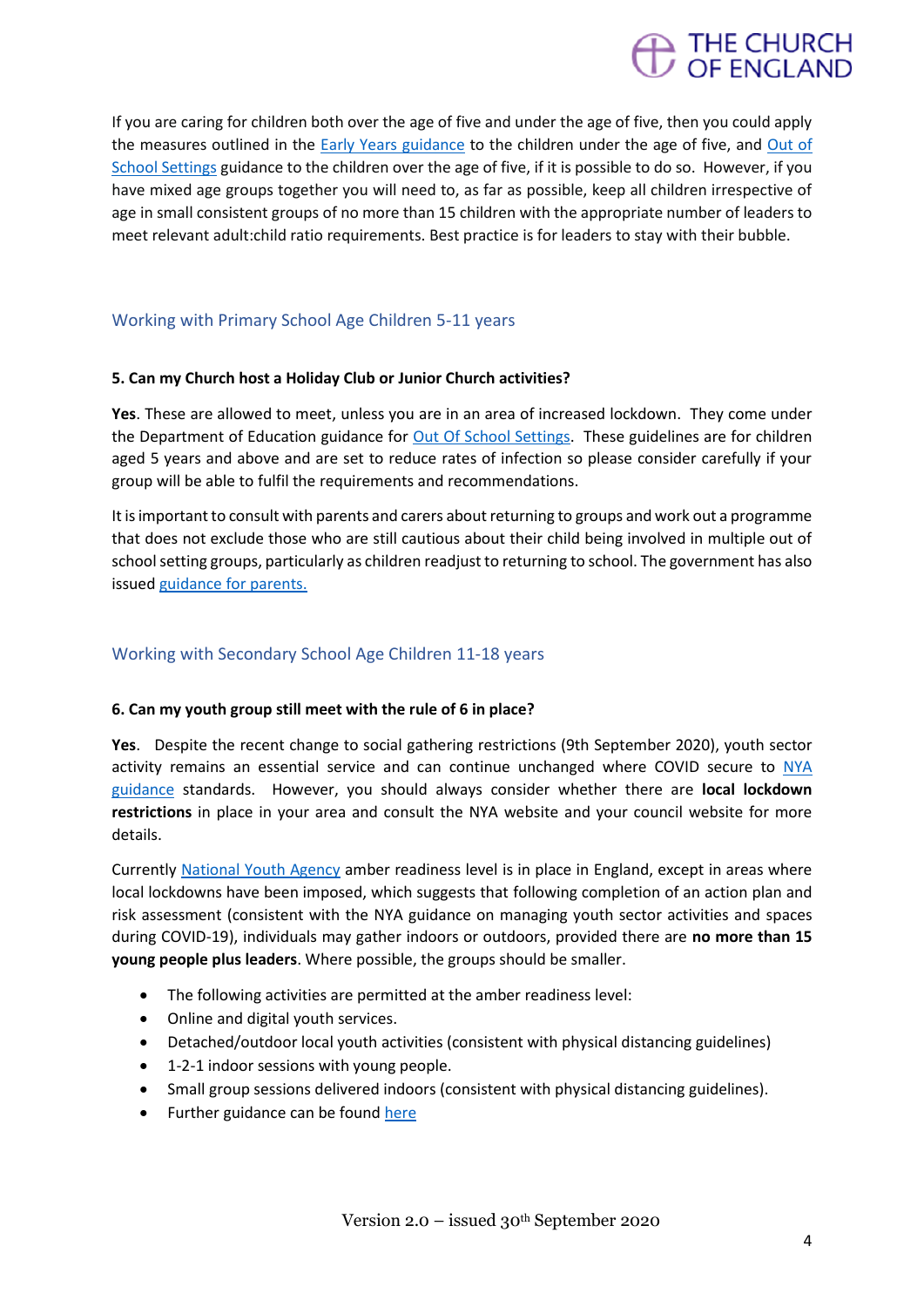

When planning activities, physical distancing, hygiene measures and risk assessments should be in place. Please read through the FAQ's on what you can do indoors and outdoors, group size, face coverings etc. that follow.

[Governments guidelines](https://www.gov.uk/government/publications/covid-19-guidance-for-the-safe-use-of-places-of-worship-during-the-pandemic-from-4-july/covid-19-guidance-for-the-safe-use-of-places-of-worship-during-the-pandemic-from-4-july) currently state that in worship or devotions:

People should avoid singing, shouting, raising voices and/or playing music at a volume that makes normal conversation difficult or that may encourage shouting. This is because of the potential for increased risk of transmission from aerosol and droplets.

Whilst this guidance may negate some of the usual youth work activities, please remember that there are no restrictions on discussion, Bible study, sharing of testimonies and prayer. Encourage your group to think creatively about how they would like to run their session and which activities are important to them for building faith. Young people should be encouraged where possible to bring their own equipment (Bible, snack and drink) and avoid sharing equipment.

It is important to discuss with young people expectations and reasons for the changes in behaviour (e.g. complying with physical distancing) and activities (no singing or shouting). We encourage leaders to agree a code of conduct with young people and be prepared to follow through on a protocol should a young person choose to ignore the behaviour code.

## **7. Can I take my youth group to the park?**

If you are operating as a church youth group (of no more than 15 young people plus leaders), you will need to meet at your place of worship. Should you choose to take a group of young people to a local park, your group size must be limited to 6 people from different households i.e. 4 young people and 2 leaders. You might like to try a social action activity with these smaller numbers.

## **8. Can I take my youth group away camping?**

**No.** Overnight stays will not be permitted during amber readiness level. Overnight camping will be permitted at yellow readiness level.

## FAQ's that apply to both children and youth groups

## **9. What activities can I do indoors?**

If you choose to run sessions indoors there is a higher risk of transmission. **You should maintain current government guidance on physical distancing and consider the risks accordingly.** Activity times should be kept as short as possible.

There are different risk levels depending on the type of activity or provision on offer. If your provision is classroom-based, you should find the Department for Education's [Guidance for full opening: schools](https://www.gov.uk/government/publications/actions-for-schools-during-the-coronavirus-outbreak/guidance-for-full-opening-schools#section-3-curriculum-behaviour-and-pastoral-support)  [section 3 on curriculum, behaviour and pastoral support](https://www.gov.uk/government/publications/actions-for-schools-during-the-coronavirus-outbreak/guidance-for-full-opening-schools#section-3-curriculum-behaviour-and-pastoral-support) helpful in determining activities and how to [carry out a risk assessment,](https://www.gov.uk/government/publications/actions-for-schools-during-the-coronavirus-outbreak/guidance-for-full-opening-schools#A) depending on the age of the children you cater for.

Our interpretation of the guidance suggests activities you can do:

• Use digital media.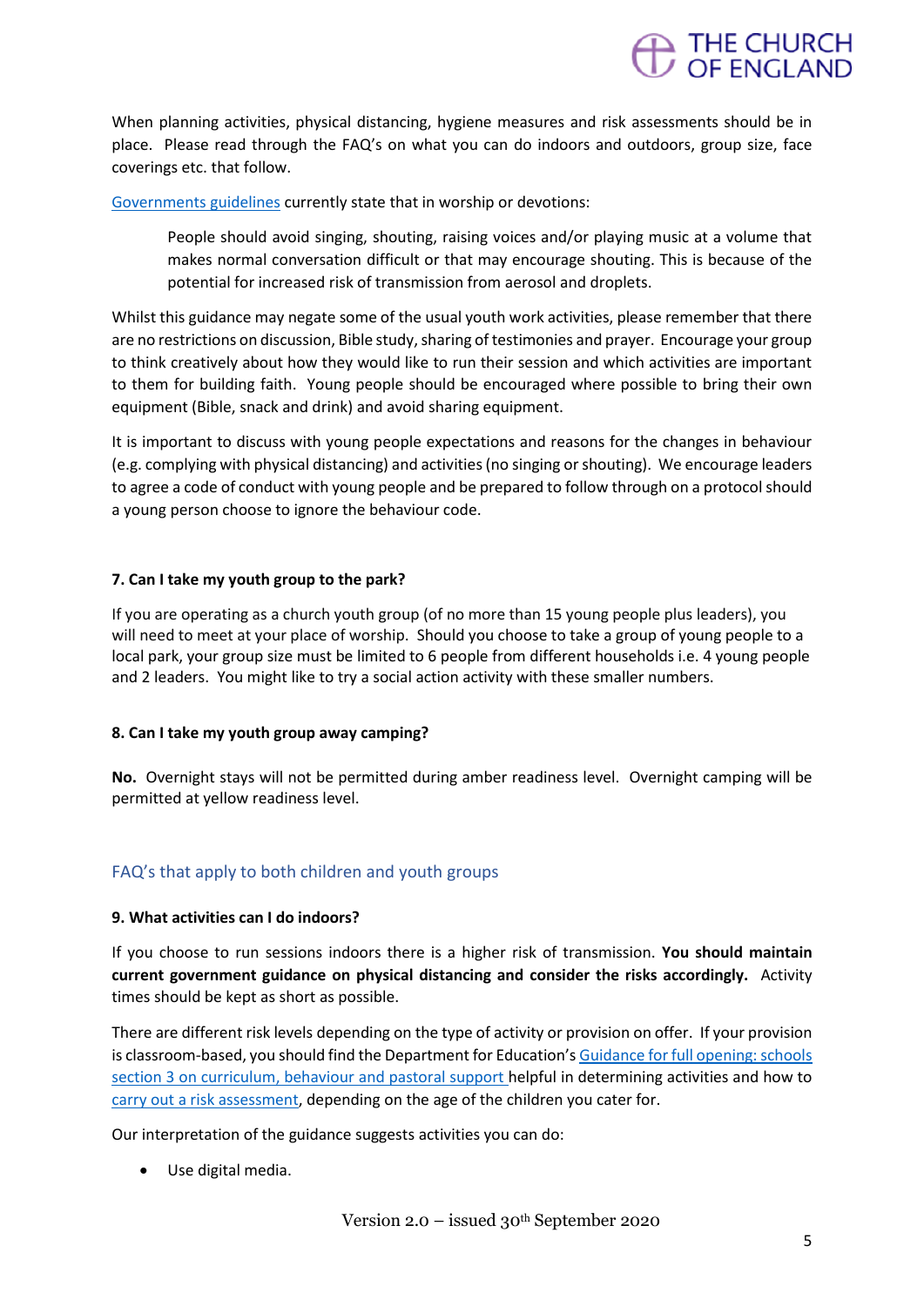

- Share stories such as Bible stories and personal testimonies, discussion.
- Pray.
- Non-contact indoor games e.g. *Simon says.*
- Craft activities. **Sharing of equipment is not advised**, particularly of malleable materials e.g. playdough. Resources for activities e.g. painting, sticking, cutting, small world play, indoor and outdoor constructions should be washed before use. An alternative to providing equipment is to encourage children to bring a pack with their own equipment, Bible and snack.

Hands should be washed before and after use.

Singing, shouting-out, blowing instruments and sharing of food is **not** permitted. However, clapping and signing actions are allowed.

Some indoor sports may be possible provided activities are kept short, physical distancing is adhered to and there is adequate ventilation. Any equipment used should be (e.g. table tennis bats) should be cleaned in-between users and at the end of the session. Contact sports should not take place. Government guidance can be found [here.](https://www.gov.uk/guidance/working-safely-during-coronavirus-covid-19/providers-of-grassroots-sport-and-gym-leisure-facilities)

## **10. Can we sing and play blown instruments indoors for worship?**

The Government guidance for places of worship gives the following guidance on singing and blown instruments:

- The number is not limited for performance during worship (and rehearsals), both indoors and outdoors by those performing in: a professional capacity; and those under 18 where supervised.
- In all other cases, where the number of adult performers will be greater than 6, each group of up to 6 performers should ensure that they do not mix and that appropriate physical distancing requirements are observed.
- Singing should be limited to the performers, and worship should not include congregational singing.
- Places of worship should take account of the Performing Arts guidance which outlines additional mitigations such as good ventilation.
- Where music plays a big part in worship, and recordings are available, we suggest you consider using these as an alternative to live singing to mitigate risks.
- Any instrument played during worship should be cleaned thoroughly before and after use.
- Avoid playing music at a volume that makes normal conversation difficult or that may encourage shouting when people will be trying to converse before or after worship.

#### **11. Can we serve food as part of our children and youth work?**

**Not yet.** Th[e Church of England guidance](https://www.churchofengland.org/more/media-centre/coronavirus-covid-19-guidance-churches) suggests where food or drink ('consumables') are essential to the act of worship, they can be used, however the sharing of food should be avoided, as should the use of communal vessels.

However, you can encourage children and young people to bring their own snack and water bottle to your activity group, although sharing is not allowed.

#### **12. What activities can I do outdoors?**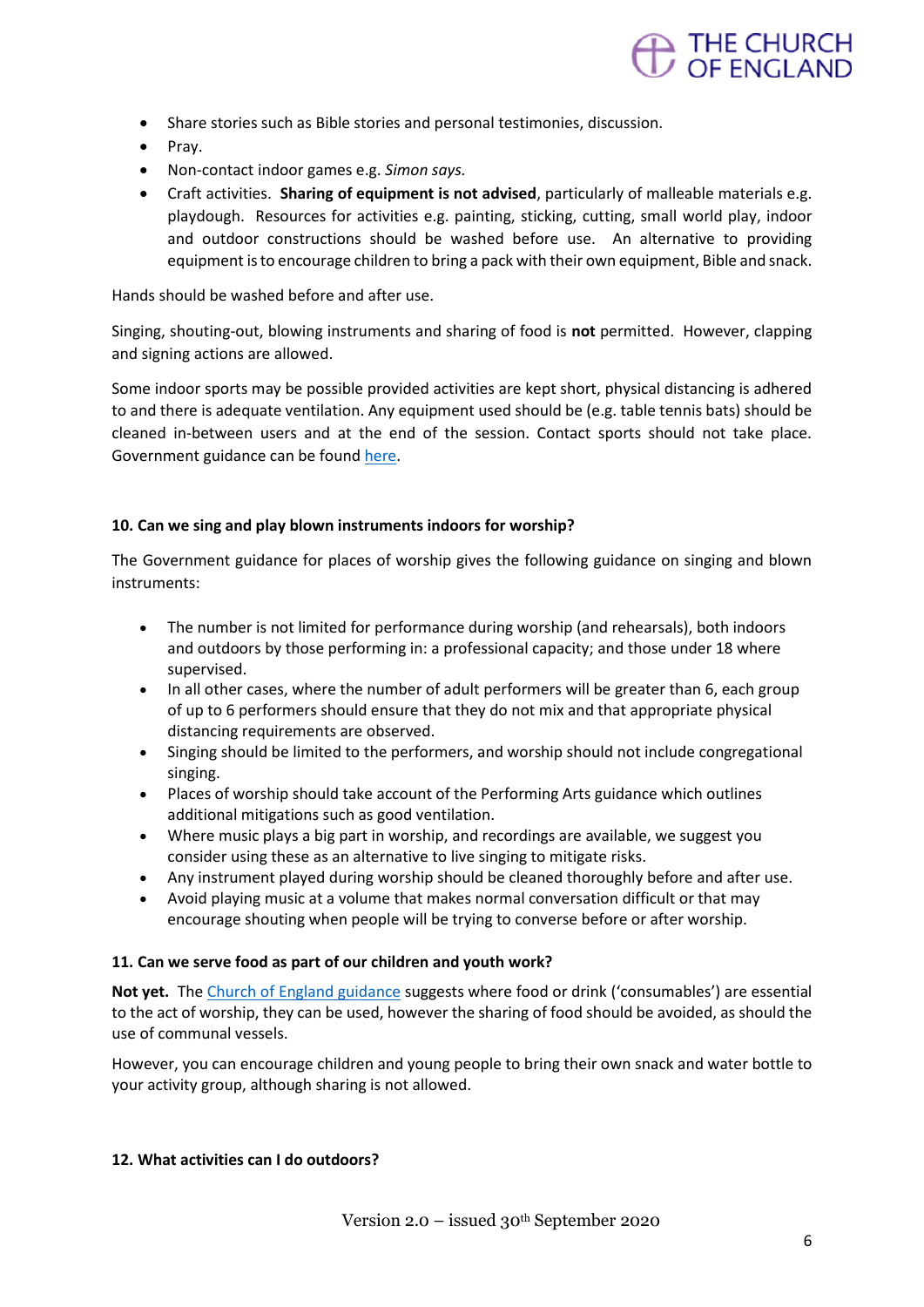

As the risk of transmission is lower outdoors, activities should take place outdoors as often as possible and when it is safe to do so. Equipment should be regularly dis-infected and physical distancing should be maintained. Contact sports should not take place.

Churches should refer to the following advice:

- guidance on the phased return of sport and [recreation](https://www.gov.uk/government/publications/coronavirus-covid-19-guidance-on-phased-return-of-sport-and-recreation) and guidance from Sport [England](https://www.sportengland.org/how-we-can-help/coronavirus) for grass root sport.
- advice from organisations such as the [Association](https://www.afpe.org.uk/physical-education/wp-content/uploads/COVID-19-Interpreting-the-Government-Guidance-in-a-PESSPA-Context-FINAL.pdf.) for Physical Education and the [Youth](https://www.youthsporttrust.org/coronavirus-support-schools) Sport [Trust](https://www.youthsporttrust.org/coronavirus-support-schools) which has suggestions for physical education for both primary and secondary school age.

Outdoor playgrounds are permitted to open where a risk assessment shows that it is safe to do so, see relevant government guidance. Particular attention should be paid to cleaning frequently touched surfaces by children and those that are at child height.

# **13. Groups: Can we have multiple groups? If I have different children come each week what do I do about consistent groups? Do the groups have to be children from the same school?**

It may be possible for multiple groups to convene in your venue, if all the practices stated in the NYA [document](https://nya.org.uk/wp-content/uploads/2020/08/NYA-Guidance-version-2.pdf) are implemented. To ensure that participants remain safe:

- Organisers should divide young people into fixed bubbles, with a maximum of 15 young people (plus workers/leaders) per bubble per session.
- There should be sufficient space for bubbles to maintain physical distancing.
- Bubbles should not join with other bubbles.
- Individuals should remain in the bubble they are allocated for that day and ideally over repeat attendance, though this may not be practical in some circumstances.
- As the risk of transmission is lower outdoors, activities should take place outdoors as often as possible and when it is safe to do so.
- Different bubbles should ideally enter and exit through different doors when sessions begin, during breaks and when leaving the site. If not possible then stagger arrival and departure times where possible.
- Organisers should encourage young people to arrive only with members of their bubble and to avoid mingling before and after sessions. We understand that organisers have limited control in this regard, but we encourage you to brief young people and to educate them on physical distancing requirements.
- Shared spaces such as sports halls, kitchens, etc. must be deep cleaned thoroughly between use if different bubbles are to use them on the same day (sequentially). Spaces should not be used at the same time by more than one bubble.
- Enhanced regular cleaning of commonly used surfaces, such as equipment and door handles, should be ensured.
- It is not necessary for each bubble to use separate toilets; however, efforts should be made to limit the numbers of users at a given time. Use of different toilets for each bubble is ideal. Please consider safeguarding concerns when planning and preparing your risk assessments.

## **14. Can I lead a group on a Friday night and then a different group on a Sunday?**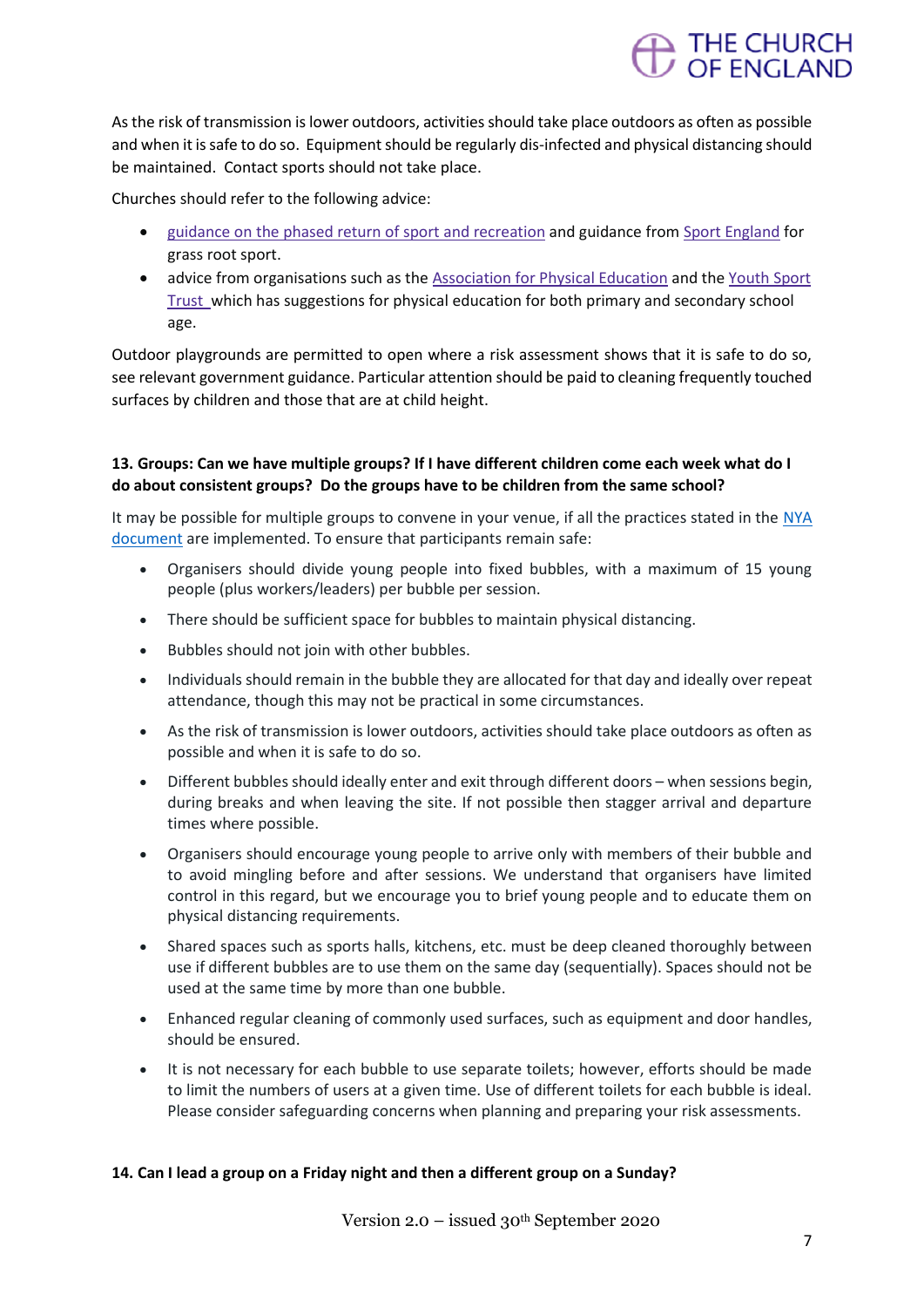

The [NYA guidelines](https://nya.org.uk/wp-content/uploads/2020/08/NYA-Guidance-version-2.pdf) state that it is best practice to:

- Reduce the number of people each person has contact with by using 'fixed teams or partnering' (so each person works with only a few others).
- Individuals should remain in the bubble they are allocated for that day and ideally over repeat attendance, though this may not be practical in some circumstances.
- Organisations have a duty of care to volunteers to ensure as far as reasonably practicable that they are not exposed to risks to their health and safety. This guidance for working safely during the COVID-19 pandemic should ensure that volunteers are afforded the same level of protection of their health and safety as employees and the self-employed.

Best practice would suggest not leading two groups back to back on the same day. However, if this is unavoidable, the leader must be scrupulous about hygiene practices and preferably change clothes. Ideally, volunteers should be kept in fixed teams for repeat attendance groups, to reduce the amount of social contacts. Whilst it is ideal to keep the same leaders from week to week, this may not always be possible. Each church will have to make a local decision, based on their context, in consultation with parents/carers and volunteers.

## **15. Do I need to keep a register?**

**Yes.** Although the NHS has established a new Test and Trace Service which places of worship are encouraged to display, it is for use by over 16s and does not replace the register of attendance which is best practice in youth and children's activities.

The government is asking cafes, restaurants, social venues and places of worship where individuals are onsite (inside or out) for more than fifteen minutes to record attendance information for the purposes of contacting individuals who may have been exposed to COVID-19. There is new [guidance](https://www.gov.uk/guidance/nhs-test-and-trace-how-it-works)  [from the Department for Health and Social Care](https://www.gov.uk/guidance/nhs-test-and-trace-how-it-works) and [Government Test and Trace Guidance](https://www.gov.uk/guidance/maintaining-records-of-staff-customers-and-visitors-to-support-nhs-test-and-trace%23sectors-that-this-guidance-applies-to)

What should you be doing?

- For all activity that lasts more than fifteen minutes in duration should capture the following information on all leaders and young people in attendance:
- 1. Name
	- 2. Phone number of next of kin, or the individual if over 16
	- 3. Email address for next of kin, or the individual if over 16
	- 4. Date and time of entrance and exit
- Visitors who do not remain onsite for more than fifteen minutes do not need to be recorded. For example, parents who drop off their child or young person and leave quickly do not need to be recorded. However, a sports coach who delivers a 30-minute session would need to be recorded.

## **16. Is it safe for children with SEND to attend?**

**Yes.** However, their return should be informed by agreeing a risk assessment and action plan with parents/carers, to help churches ensure that the right support is in place for them to come back. The government has the following SEND risk [assessment](https://www.gov.uk/government/publications/coronavirus-covid-19-send-risk-assessment-guidance) guidance.

## **17. Do we have to wear face coverings in our groups?**